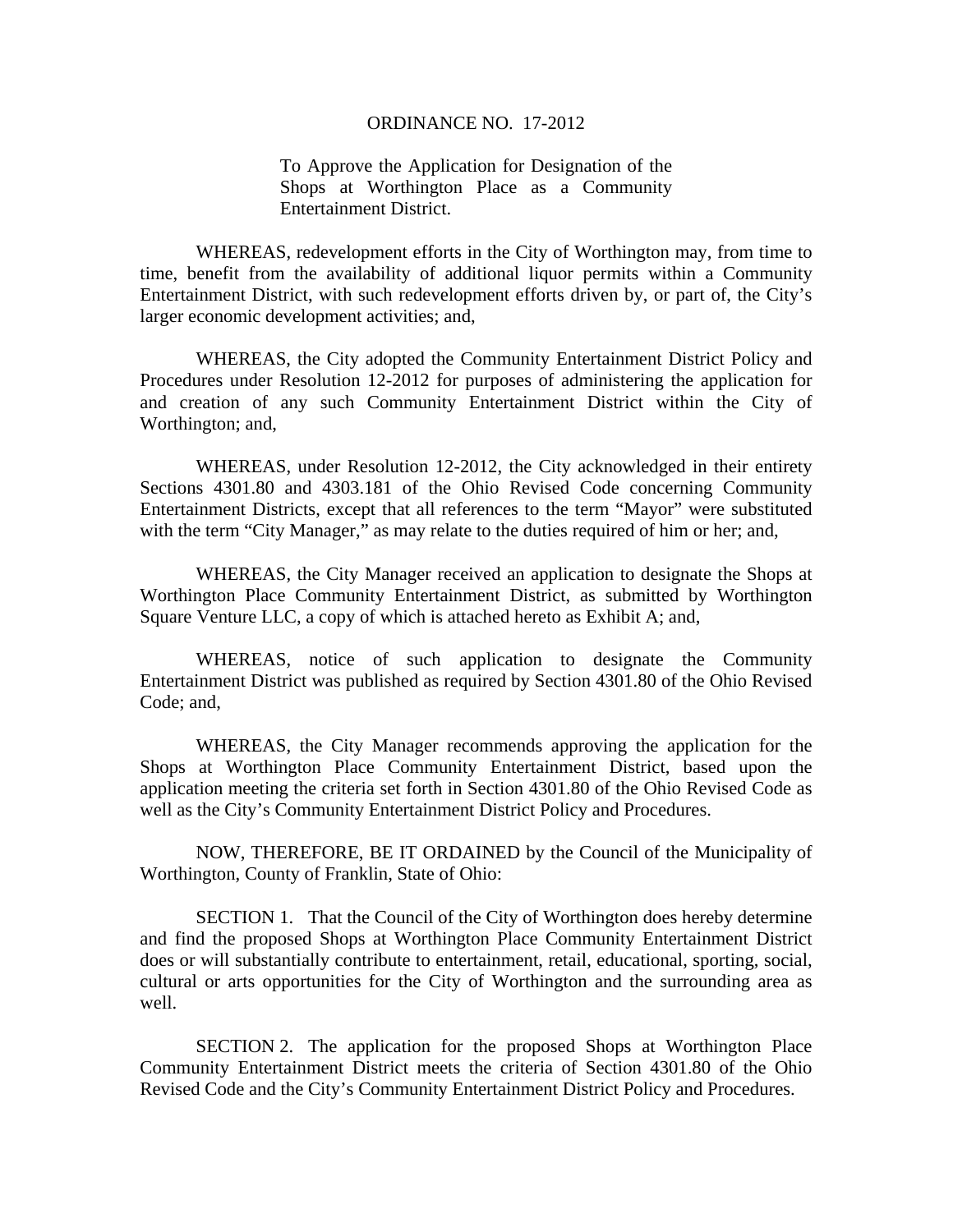## ORDINANCE NO. 17-2012

SECTION 3. That the application submitted by Worthington Square Venture LLC is hereby approved and the entire area described in the application hereby constitutes the Shops at Worthington Place Community Entertainment District.

SECTION 4. That the City's review and approval of the application has been conducted in accordance with the requirements and time periods set forth in Section 4301.80 of the Ohio Revised Code.

SECTION 5. That the Clerk of Council be instructed to forward a duly certified copy of this Ordinance to the Ohio Department of Commerce, Division of Liquor Control.

SECTION 6. That notice of passage of this Ordinance shall be posted in the Municipal Administration Building, the Worthington Library, the Griswold Center and the Worthington Community Center and shall set forth the title and effective date of the Ordinance and a statement that the Ordinance is on file in the Office of the Clerk of Council. This Ordinance shall take effect and be in force from and after the earliest period allowed by law and by the Charter of the City of Worthington, Ohio.

Adopted June 4, 2012

 \_[Signature on File]\_\_\_\_\_\_\_\_\_\_\_\_\_\_\_\_\_\_ President of Council

Attest:

 Introduced May 21, 2012 \_[Signature on File]\_\_\_\_\_\_ P.H. June 4, 2012 Clerk of Council Effective June 27, 2012